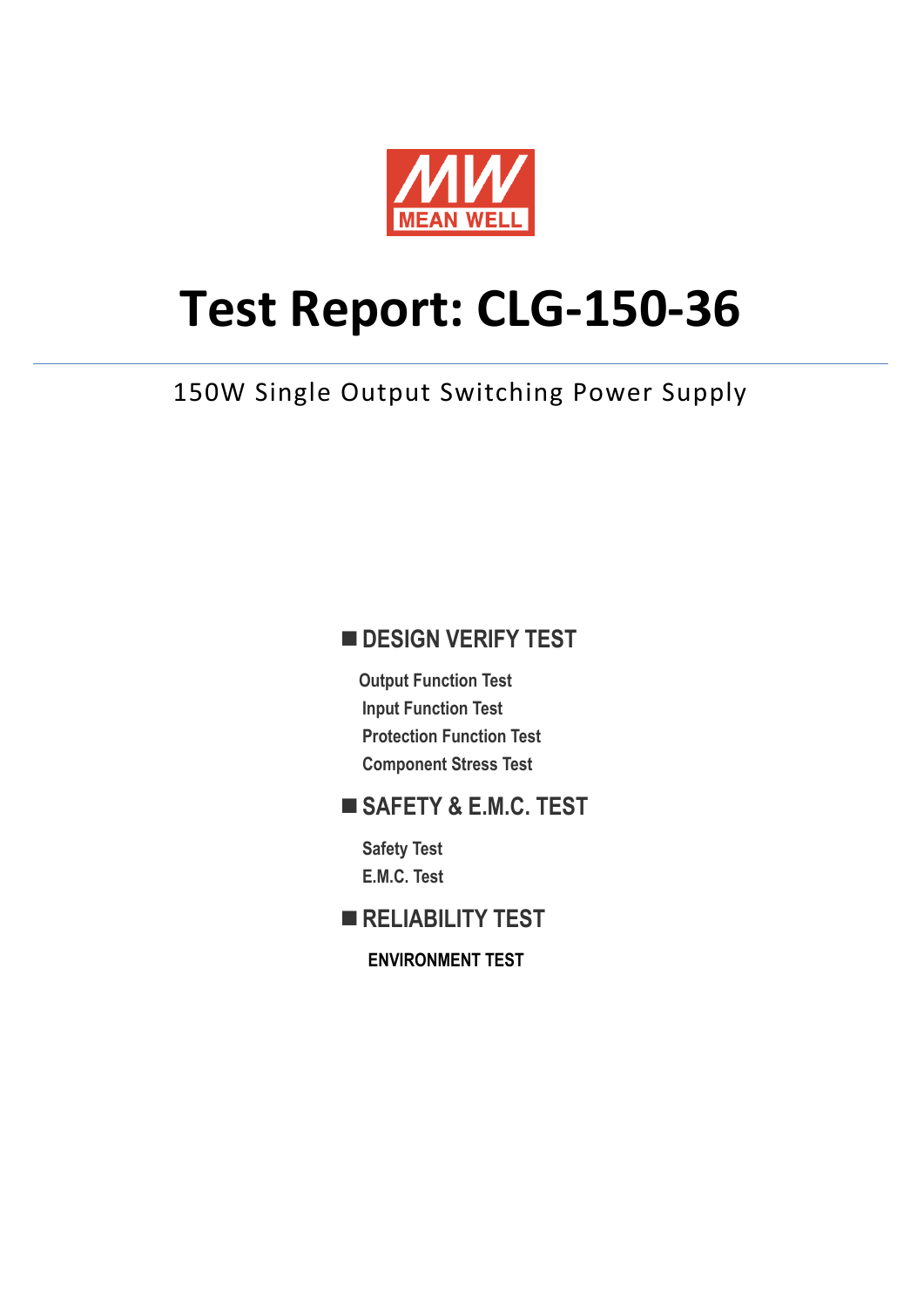

# **DESIGN VERIFY TEST**

#### **OUTPUT FUNCTION TEST**

| <b>NO</b>      | <b>TEST ITEM</b>                          | <b>SPECIFICATION</b>                                     | <b>TEST CONDITION</b>                                                                                                          | <b>RESULT</b>                                                                                                                                          | <b>VERDICT</b> |
|----------------|-------------------------------------------|----------------------------------------------------------|--------------------------------------------------------------------------------------------------------------------------------|--------------------------------------------------------------------------------------------------------------------------------------------------------|----------------|
| $\mathbf{1}$   | <b>RIPPLE &amp; NOISE</b>                 | V1:150<br>mVp-p (Max)                                    | $I/P$ : 230VAC<br>O/P: FULL LOAD<br>Ta : $25^{\circ}$ C                                                                        | $V1$ :<br>45<br>mVp-p (Max)                                                                                                                            | <b>PASS</b>    |
| $\overline{2}$ | VOLTAGE<br>ADJUST<br>RANGE                | CH1: 31 V ~ 41 V                                         | $I/P$ : 230VAC<br>I/P: 115VAC<br>O/P: CV MODE<br>Ta : $25^{\circ}$ C                                                           | 26.641 V ~ 42.534 V /230VAC<br>- 42.532 V /115VAC<br>26.649 V                                                                                          | <b>PASS</b>    |
| $\mathbf{3}$   | <b>CURRENT</b><br>ADJUST<br><b>RANGE</b>  | CH1: $2.1A - 4.2A$                                       | $I/P$ : 230VAC<br>I/P: 115VAC<br>O/P : CV MODE<br>Ta : $25^{\circ}$ C                                                          | 0.9174 A ~ 4.7545 A /230VAC<br>0.9181 A<br>$-$ 4.7543 A /115VAC                                                                                        | <b>PASS</b>    |
| 4              | CONSTANT<br>CURRENT<br><b>REGION</b>      | $V1 = 27 V - 36 V$                                       | $I/P$ : 230VAC<br>I/P: 115VAC<br>O/P: CV MODE<br>Ta : $25^{\circ}$ C                                                           | 27V:<br>$O/P=$<br>A 230V<br>4.208<br>35V:<br>$O/P=$<br>4.211<br>230V<br>A<br>27V:<br>$O/P=$<br>115V<br>4.207<br>A<br>35V:<br>$O/P=$<br>A 115V<br>4.209 | <b>PASS</b>    |
| 5              | <b>OUTPUT VOLTAGE</b><br><b>TOLERANCE</b> | $V1: -1.0\% - 1.0\%$ (Max)                               | I/P: 100 VAC / 295 VAC<br>O/P : FULL/ MIN LOAD<br>Ta : $25^{\circ}$ C                                                          | V1:<br>0.125<br>$-0.142$<br>$\%$ ~<br>%                                                                                                                | <b>PASS</b>    |
| 6              | LINE REGULATION                           | $V1: -0.5\% - 0.5\%$ (Max)                               | I/P: 100 VAC ~ 295 VAC<br>O/P: FULL LOAD<br>Ta : $25^{\circ}$ C                                                                | V1:<br>%<br>$-0.003$<br>$\%$ ~<br>0.003                                                                                                                | <b>PASS</b>    |
| $\overline{7}$ | <b>LOAD REGULATION</b>                    | $V1: -0.5\% - 0.5\%$ (Max)                               | $I/P: 230$ VAC<br>O/P: FULL ~MIN LOAD<br>Ta : $25^{\circ}$ C                                                                   | V1:<br>0.081<br>%<br>$-0.142$<br>$\%$ ~                                                                                                                | <b>PASS</b>    |
| 8              | SET UP TIME                               | 230VAC:<br>ms (Max)<br>500<br>115VAC:<br>3000<br>ms(Max) | I/P: 230 VAC<br>I/P: 115 VAC<br>O/P: FULL LOAD<br>Ta : $25^{\circ}$ C                                                          | 230VAC/<br>395.512<br>ms<br>115VAC/<br>1328.483<br>ms                                                                                                  | <b>PASS</b>    |
| 9              | <b>RISE TIME</b>                          | 230VAC:<br>80<br>ms (Max)<br>115VAC:<br>80<br>ms (Max)   | I/P: 230 VAC<br>$I/P$ : 115 VAC<br>O/P: FULL LOAD<br>Ta: $25^{\circ}$ C                                                        | 230VAC/<br>11.562<br>ms<br>115VAC/<br>11.761<br>ms                                                                                                     | <b>PASS</b>    |
| 10             | HOLD UP TIME                              | 230VAC:<br>50<br>ms (TYP)<br>115VAC:<br>ms (TYP)<br>16   | I/P: 230 VAC<br>I/P: 115 VAC<br>O/P: FULL LOAD<br>Ta : $25^{\circ}$ C                                                          | 79.760<br>230VAC/<br>ms<br>115VAC/<br>80.163<br>ms                                                                                                     | <b>PASS</b>    |
| 11             | OVER/UNDERSHOOT<br><b>TEST</b>            | $\leq$ $\pm$ 5%                                          | $I/P$ : 230 VAC<br>O/P: FULL LOAD<br>Ta : $25^{\circ}$ C                                                                       | TEST:<br>$<$ $\pm$ 1.972<br>%                                                                                                                          | <b>PASS</b>    |
| 12             | DYNAMIC LOAD                              | V1:<br>3600<br>mVp-p                                     | $I/P: 230$ VAC<br>(1).O/P: FULL /Min LOAD 90%DUTY/<br>1KHZ<br>(2).O/P: FULL /Min LOAD 50%DUTY/<br>120HZ<br>Ta : $25^{\circ}$ C | (1)<br>940<br>mVp-p<br>970<br>(2)<br>mVp-p                                                                                                             | <b>PASS</b>    |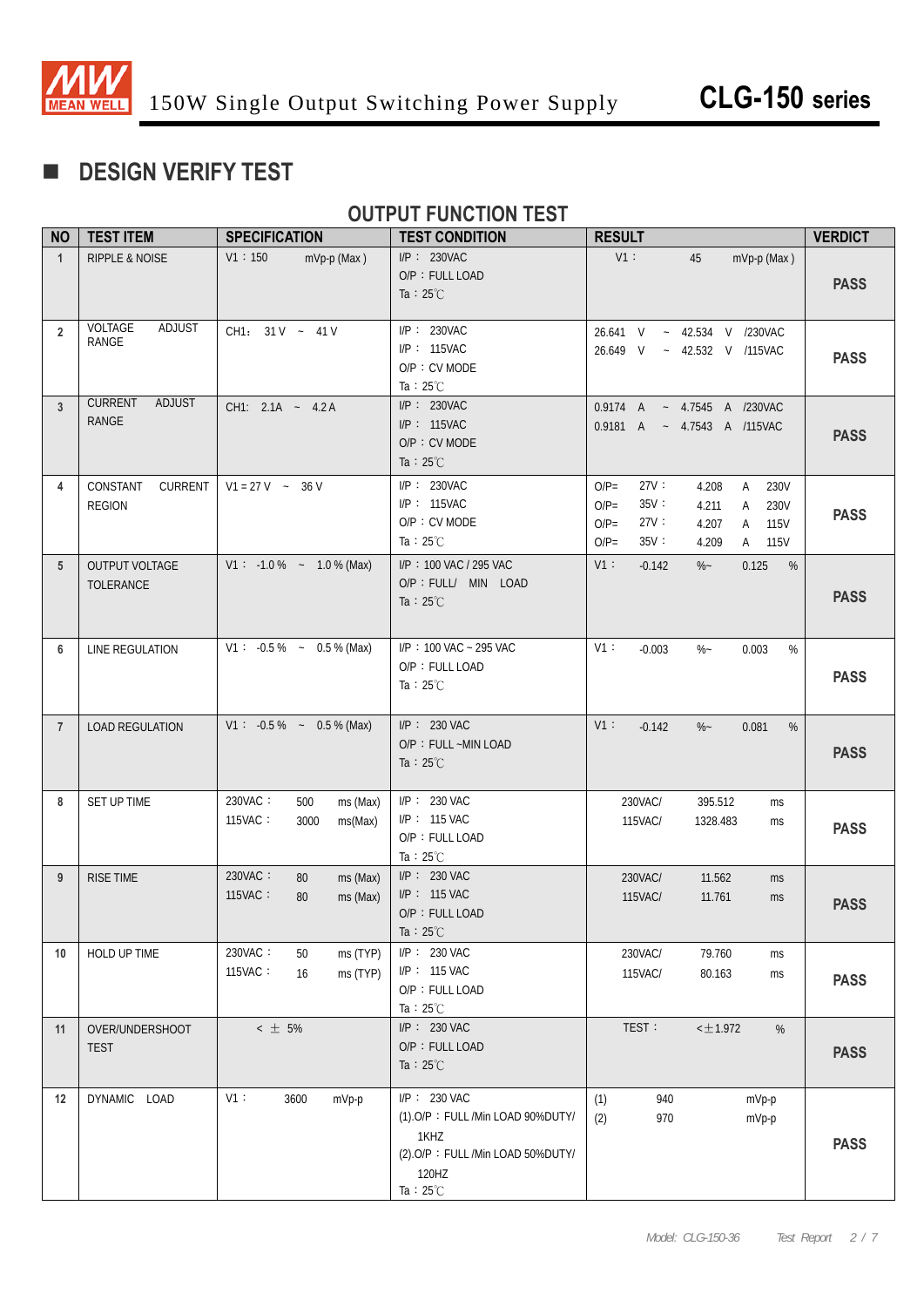

| 13 | <b>RESISTANCE</b> | Short ~Open  | I/P:230V                               |                   |            |             |              |                    |             |
|----|-------------------|--------------|----------------------------------------|-------------------|------------|-------------|--------------|--------------------|-------------|
|    |                   | 50%~100%LOAD | RESISTANC<br>F                         | Short             | $82\Omega$ | $620\Omega$ | $4.7K\Omega$ | <b>OPEN</b>        |             |
|    |                   |              | O/P LOAD                               | Slightly <<br>50% | 50%        | 75%         | 100.0%       | Slightly $> 100\%$ |             |
|    |                   |              | TEST RESULT: $IP : 230VAC : Ta : 25°C$ |                   |            |             |              |                    | <b>PASS</b> |
|    |                   |              | RESISTAN<br><b>CE</b>                  | Short             | $82\Omega$ | $620\Omega$ | $4.7K\Omega$ | <b>OPEN</b>        |             |
|    |                   |              | O/P LOAD                               | 37.38%            | 47.14%     | 75.71%      | 100.1%       | 106.67%            |             |

#### **INPUT FUNCTION TEST**

| <b>NO</b>      | <b>TEST ITEM</b>                                     | <b>SPECIFICATION</b>                                                                                                 | <b>TEST CONDITION</b>                                                                                                                                                                           | <b>RESULT</b>                                                                        | <b>VERDICT</b> |
|----------------|------------------------------------------------------|----------------------------------------------------------------------------------------------------------------------|-------------------------------------------------------------------------------------------------------------------------------------------------------------------------------------------------|--------------------------------------------------------------------------------------|----------------|
| $\mathbf{1}$   | <b>INPUT VOLTAGE RANGE</b>                           | 90VAC~295 VAC                                                                                                        | I/P: TESTING<br>O/P: FULL LOAD<br>Ta : $25^{\circ}$ C<br>IP:<br>LOW-LINE-3V=87 V<br>HIGH-LINE=295 V<br>O/P: FULL/MIN LOAD<br>ON : $30$ Sec. OFF : $30$ Sec 10MIN<br>(AC POWER ON/OFF NO DAMAGE) | 87 V ~ 295 V<br>TEST: OK                                                             | <b>PASS</b>    |
| $\overline{2}$ | <b>INPUT FREQUENCY</b><br>RANGE                      | 47HZ ~63 HZ<br>NO DAMAGE OSC                                                                                         | $I/P$ : 90 VAC ~ 295 VAC<br>O/P: FULL~MIN LOAD<br>Ta : $25^{\circ}$ C                                                                                                                           | TEST: OK                                                                             | <b>PASS</b>    |
| 3              | POWER FACTOR                                         | 0.95<br>/ 230 VAC(TYP)<br>0.98<br>/ 115 VAC(TYP)<br>0.93<br>/ 277 VAC(TYP)                                           | $I/P$ : 230 VAC<br>$I/P$ : 115 VAC<br>$I/P$ : 277 VAC<br>O/P: FULL LOAD<br>Ta : $25^{\circ}$ C                                                                                                  | $PF =$<br>/100%<br>0.980<br>$PF =$<br>0.997<br>/ 100%<br>$PF =$<br>0.948<br>/100%    | <b>PASS</b>    |
| 4              | <b>EFFICIENCY</b>                                    | 91% (TYP)                                                                                                            | I/P: 230 VAC<br>O/P: FULL LOAD<br>Ta : $25^{\circ}$ C                                                                                                                                           | 91.01<br>%                                                                           | <b>PASS</b>    |
| 5              | <b>INPUT CURRENT</b>                                 | 230V/<br>1.00<br>A (TYP)<br>115V/<br>2.00<br>A (TYP)<br>277V/<br>0.68<br>A (TYP)                                     | $I/P$ : 230 VAC<br>$I/P: 115$ VAC<br>$I/P$ : 277 VAC<br>O/P: FULL LOAD<br>Ta : $25^{\circ}$ C                                                                                                   | A/230 VAC<br>$=$<br>0.738<br>1.499<br>$=$<br>A/ 115 VAC<br>$=$<br>0.639<br>A/277 VAC | <b>PASS</b>    |
| 6              | <b>INRUSH CURRENT</b>                                | 230V/<br>65<br>A (TYP)<br>(twidth=595us measured at 50%<br>Ipeak) COLD START                                         | $I/P$ : 230 VAC<br>O/P: FULL LOAD<br>Ta : $25^{\circ}$ C                                                                                                                                        | A/230 VAC<br>$=$<br>60.375<br>592<br>$T50=$<br>us                                    | <b>PASS</b>    |
| $\overline{7}$ | <b>LEAKAGE CURRENT</b>                               | $\mathbf{1}$<br>mA / 240 VAC<br>$\overline{\phantom{a}}$                                                             | $I/P$ : 295 VAC<br>O/P: Min LOAD<br>Ta : $25^{\circ}$ C                                                                                                                                         | L-CASE:<br>0.4940<br>mA<br>$N-CASE$ :<br>0.4848<br>mA                                | <b>PASS</b>    |
| 8              | <b>HARMONIC</b><br><b>TOTAL</b><br><b>DISTORTION</b> | Total harmonic distortion will be<br>lower than 20% when output<br>loading is 75% or higher at<br>230V/115 V/277 VAC | $I/P$ : 230VAC<br>I/P: 115VAC<br>$I/P$ : 277VAC<br>O/P: 75% LOAD<br>Ta: $25^{\circ}$ C                                                                                                          | $THD$ :<br>4.52<br>%<br>THD:<br>%<br>7.62<br>%<br>THD:<br>11.86                      | <b>PASS</b>    |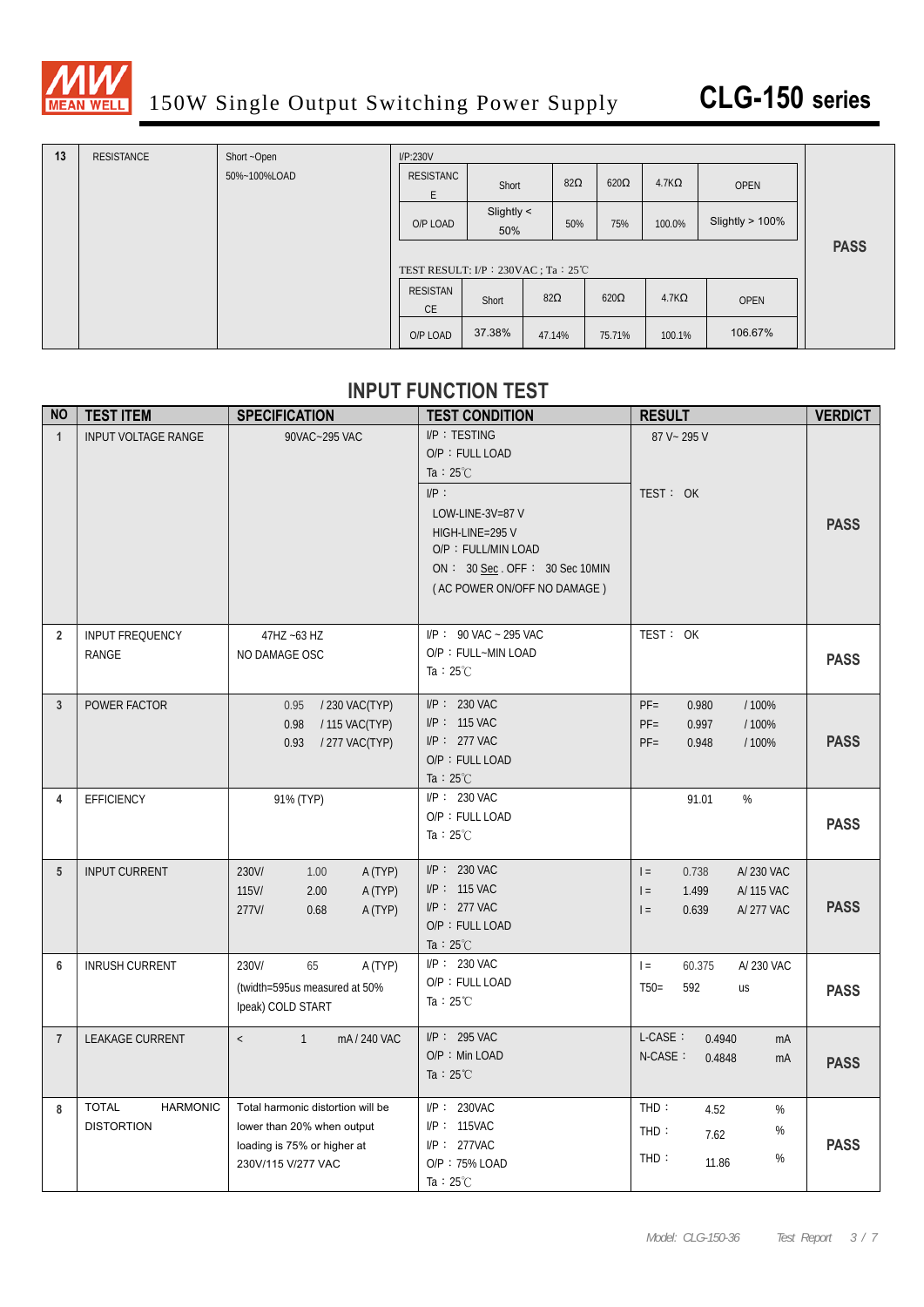

#### **PROTECTION FUNCTION TEST**

| <b>NO</b>      | <b>TEST ITEM</b>            | <b>SPECIFICATION</b>                                         | <b>TEST CONDITION</b>                                                                         | <b>RESULT</b>                                                                                                                                         | <b>VERDICT</b> |
|----------------|-----------------------------|--------------------------------------------------------------|-----------------------------------------------------------------------------------------------|-------------------------------------------------------------------------------------------------------------------------------------------------------|----------------|
| $\mathbf{1}$   | OVER LOAD PROTECTION        | 95 % ~ 108 %                                                 | $I/P$ : 295 VAC<br>$I/P$ : 230 VAC<br>$I/P$ : 115 VAC<br>O/P: TESTING<br>Ta : $25^{\circ}$ C  | 100.12 %/295 VAC<br>100.15 %/230 VAC<br>100.11 %/115 VAC<br>Constant current limiting, recovers<br>automatically after fault condition is<br>removed. | <b>PASS</b>    |
| $\overline{2}$ | OVER VOLTAGE PROTECTION     | CH1: 42 V ~ 50 V                                             | $I/P$ : 295 VAC<br>$I/P$ : 230 VAC<br>$I/P$ : 115 VAC<br>O/P: MIN LOAD<br>Ta : $25^{\circ}$ C | 44.75 V/295 VAC<br>44.74 V/230 VAC<br>44.72 V/ 115 VAC<br>Shunt down and latch off o/p<br>voltage , Re- power on to recover                           | <b>PASS</b>    |
| 3              | OVER TEMPERATURE PROTECTION | SPEC :<br>RTH2:<br>100 $\pm$ 10°C O.T.P.<br><b>NO DAMAGE</b> | $I/P$ : 230 VAC<br>O/P: FULL LOAD                                                             | O.T.P. Active<br>Shut down o/p voltage, Re- power<br>on to recover                                                                                    |                |
| 4              | SHORT PROTECTION            | SHORT EVERY OUTPUT<br>1 HOUR NO DAMAGE                       | $I/P$ : 295 VAC<br>O/P: FULL LOAD<br>Ta : $25^{\circ}$ C                                      | NO DAMAGE<br>Hiccup<br>mode,<br>recovers<br>automatically after fault condition is<br>removed.                                                        | <b>PASS</b>    |

#### **COMPONENT STRESS TEST**

| <b>NO</b>      | <b>TEST ITEM</b>                                             | <b>SPECIFICATION</b>       | <b>TEST CONDITION</b>                                                              | <b>RESULT</b>     |                   |                       | <b>VERDICT</b> |
|----------------|--------------------------------------------------------------|----------------------------|------------------------------------------------------------------------------------|-------------------|-------------------|-----------------------|----------------|
| $\mathbf{1}$   | <b>Power Transistor</b><br>(D to S) or (C to E) Peak Voltage | Q6 Rated :<br>650 V / 11 A | $I/P$ : High-Line +3V = 298 V<br>$O/P$ : (1) Full Load Turn on<br>(2) Output Short | (1)<br>(2)<br>(3) | 614<br>528<br>598 | $\vee$<br>V<br>$\vee$ | <b>PASS</b>    |
|                |                                                              |                            | (3) Full load continue<br>Ta: $25^{\circ}$ C                                       |                   |                   |                       |                |
| $\overline{2}$ | Diode Peak Voltage                                           | Q100 Rated:                | I/P : High-Line +3V = 298 V                                                        | (1)               | 191               | V                     |                |
|                |                                                              | 300 V / 20 A               | O/P: (1) Full Load Turn on                                                         | (2)               | 163               | V                     |                |
|                |                                                              |                            | (2) Output Short                                                                   | (3)               | 190               | V                     | <b>PASS</b>    |
|                |                                                              |                            | (3) Full load continue                                                             |                   |                   |                       |                |
|                |                                                              |                            | Ta: $25^{\circ}$ C                                                                 |                   |                   |                       |                |
| 3              | Input Capacitor Voltage                                      | Rated:<br>C5               | $I/P$ : High-Line +3V = 298 V                                                      | (1)               | 448               | $\vee$                |                |
|                |                                                              | 150uF / 450 V              | O/P: (1) Full Load Turn on /Off                                                    | (2)               | 448               | V                     |                |
|                |                                                              | 105 °C / CLA Series        | (2) Min load Turn on /Off                                                          | (3)               | 448               | V                     | <b>PASS</b>    |
|                |                                                              |                            | (3) Full Load /Min load                                                            |                   |                   |                       |                |
|                |                                                              |                            | Change                                                                             |                   |                   |                       |                |
|                |                                                              |                            | Ta : $25^{\circ}$ C                                                                |                   |                   |                       |                |
| 4              | Control IC Voltage Test                                      | U2 Rated:                  | $I/P$ : High-Line +3V = 298 V<br>O/P: (1) Full Load Turn on /Off                   | (1)               | 17.3              | $\vee$                |                |
|                |                                                              | 28 V                       | (2) Min load Turn on /Off                                                          | (2)               | 17.2              | V                     |                |
|                |                                                              |                            | (3) Full Load /Min load                                                            | (3)               | 17.1              | V                     | <b>PASS</b>    |
|                |                                                              |                            | Change                                                                             |                   |                   |                       |                |
|                |                                                              |                            | Ta : $25^{\circ}$ C                                                                |                   |                   |                       |                |
| 5              | P.F.C Transistor                                             | Q2 Rated                   | $I/P$ : High-Line +3V = 298 V                                                      | (1)               | 498               | $\vee$                |                |
|                | (D to S) or (C to E) Peak Voltage                            | 600 V / 20 A               | O/P: (1) Full Load Turn on                                                         | (2)               | 436               | V                     |                |
|                |                                                              |                            | (2) Output Short                                                                   | (3)               | 448               | V                     | <b>PASS</b>    |
|                |                                                              |                            | (3) Full load continue                                                             |                   |                   |                       |                |
|                |                                                              |                            | Ta : $25^{\circ}$ C                                                                |                   |                   |                       |                |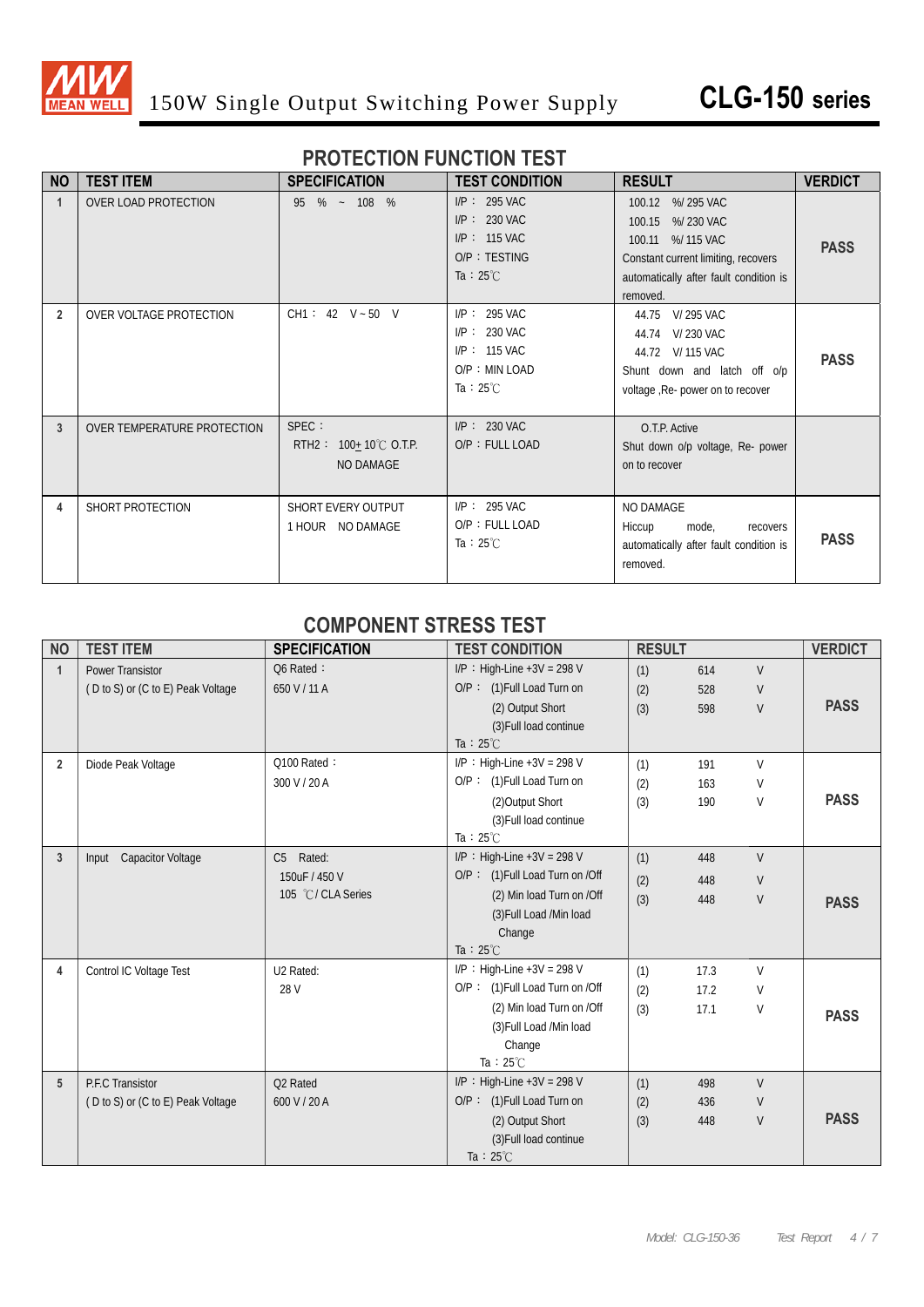

## **SAFETY & E.M.C. TEST**

| <b>SAFETY TEST</b> |                             |                                  |                                              |               |           |    |                |
|--------------------|-----------------------------|----------------------------------|----------------------------------------------|---------------|-----------|----|----------------|
| <b>NO</b>          | <b>TEST ITEM</b>            | <b>SPECIFICATION</b>             | <b>TEST CONDITION</b>                        | <b>RESULT</b> |           |    | <b>VERDICT</b> |
|                    | <b>WITHSTAND VOLTAGE</b>    | $I/P$ -O/P: 3.75 KVAC/min        | $I/P-O/P$ : 4.2 KVAC/min                     | $I/P$ -O/P:   | 3.634     | mA |                |
|                    |                             | $I/P-FG: 2.0 KVAC/min$           | $I/P-FG: 2.4 KVAC/min$                       | $IP-FG:$      | 3.850     | mA | <b>PASS</b>    |
|                    |                             | $O/P-FG: 0.5$ KVAC/min           | $O/P-FG: 0.6$ KVAC/min<br>Ta: $25^{\circ}$ C | $O/P-FG$ :    | 1.191     | mA |                |
|                    |                             |                                  |                                              | NO DAMAGE     |           |    |                |
| $\overline{2}$     | <b>ISOLATION RESISTANCE</b> | $I/P$ -O/P: 500VDC>100M $\Omega$ | $I/P-O/P$ :<br>500 VDC                       | $I/P-O/P$ :   | >9999     | MΩ |                |
|                    |                             | $I/P-FG: 500VDC>100M\Omega$      | $I/P-FG$ :<br>500 VDC                        | $I/P-FG$ :    | >9999     | MΩ | <b>PASS</b>    |
|                    |                             | $O/P-FG: 500VDC>100M\Omega$      | $O/P-FG$ :<br>500 VDC                        | $O/P-FG$ :    | >9999     | MΩ |                |
|                    |                             |                                  | Ta: 25°C/70%RH                               | NO DAMAGE     |           |    |                |
| 3                  | <b>GROUNDING CONTINUITY</b> | FG(PE) TO CHASSIS                | $40$ A $/$ 2min                              | 23            | $m\Omega$ |    |                |
|                    |                             | OR TRACE < $100 \text{ m}\Omega$ | Ta: 25℃ / 70%RH                              |               |           |    | <b>PASS</b>    |
|                    |                             |                                  |                                              |               |           |    |                |

#### NO | TEST ITEM | SPECIFICATION | TEST CONDITION | RESULT | VERDICT **1 HARMONIC** EN61000-3-2 CLASS C I/P:220VAC/230VAC/240VAC50HZ O/P:100%,75%LOAD Ta:25℃ PASS **PASS 2** CONDUCTION EN55015 I/P: 230 VAC (50HZ)/115V[60HZ] O/P:FULL/65% LOAD Ta:25℃ PASS Test by certified Lab **PASS 3 RADIATION** EN55015 **I/P: 230 VAC (50HZ)/115V[60HZ]** O/P: FULL/65% LOAD Ta:25℃ PASS Test by certified Lab **PASS 4** E.S.D EN61000-4-2 LIGHT INDUSTRY AIR:8KV / Contact:4KV I/P: 230 VAC/50HZ O/P:FULL LOAD Ta:25℃ CRITERIA A **PASS 5 E.F.T** EN61000-4-4 LIGHT INDUSTRY INPUT: 1KV I/P: 230 VAC/50HZ O/P:FULL LOAD Ta:25℃ CRITERIA A **PASS 6** SURGE IEC61000-4-5 INDUSTRY L-N :2KV L,N-PE:4KV I/P: 230 VAC/50HZ O/P:FULL LOAD Ta:25℃ CRITERIA A **PASS 7** Test by certified Lab & Test Report Prepare

#### **E.M.C TEST**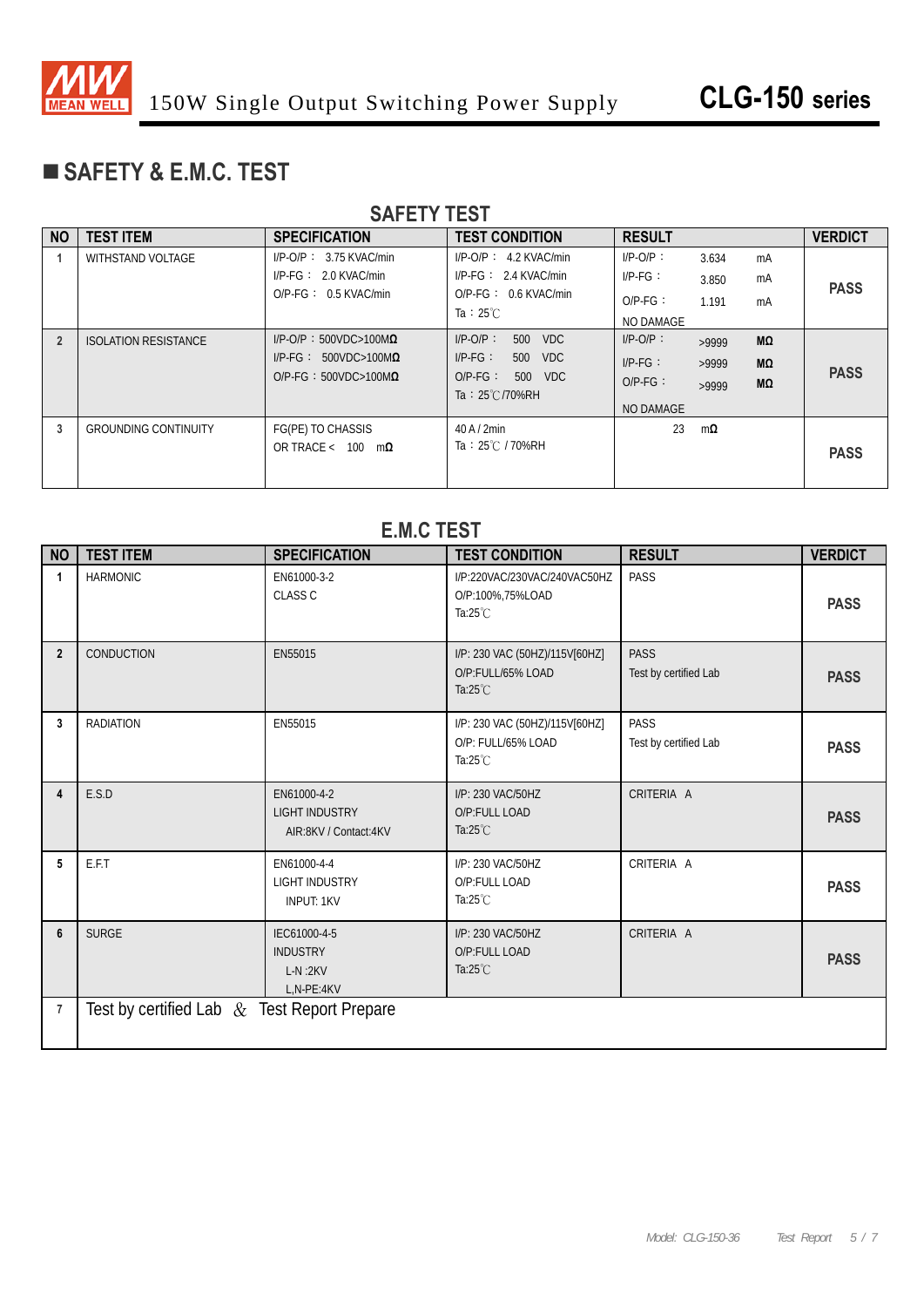

# **RELIABILITY TEST**

#### **ENVIRONMENT TEST**

| <b>NO</b>       | <b>TEST ITEM</b>         | <b>SPECIFICATION</b>                                                          |                                  | <b>TEST CONDITION</b>                |                  | <b>RESULT</b> |                     | <b>VERDICT</b> |
|-----------------|--------------------------|-------------------------------------------------------------------------------|----------------------------------|--------------------------------------|------------------|---------------|---------------------|----------------|
| $\mathbf{1}$    | TEMPERATURE RISE TEST    | MODEL: CLG-150-36A                                                            |                                  |                                      |                  |               |                     |                |
|                 |                          | 1. ROOM AMBIENT BURN-IN: 1.0 HRS                                              |                                  |                                      |                  |               |                     |                |
|                 |                          | I/P: 230VAC O/P: 95%LOAD Ta=30.5 °C                                           |                                  |                                      |                  |               |                     |                |
|                 |                          | 2. HIGH AMBIENT BURN-IN: 2.0 HRS                                              |                                  |                                      |                  |               |                     |                |
|                 |                          | I/P: 230VAC O/P: 95%LOAD                                                      |                                  | Ta=55.0 $^{\circ}$ C                 |                  |               |                     |                |
|                 |                          |                                                                               |                                  | ROOM AMBIENT HIGH AMBIENT            |                  |               |                     |                |
|                 |                          | <b>NO</b>                                                                     | Position                         | Ta= $30.5$ °C                        | Ta= $55.0$ °C    |               |                     |                |
|                 |                          | $\mathbf{1}$                                                                  | L <sub>2</sub>                   | 65.5°C                               | 89.2°C           |               |                     |                |
|                 |                          | $\overline{2}$                                                                | U1                               | 66.3°C                               | 89.8°C           |               |                     |                |
|                 |                          | 3                                                                             | C42                              | 64.3°C                               | 88.0°C           |               |                     |                |
|                 |                          | $\overline{4}$<br>5                                                           | C <sub>5</sub><br>U <sub>2</sub> | 69.1°C<br>68.5°C                     | 92.6°C<br>91.5°C |               |                     | P              |
|                 |                          | 6                                                                             | C52                              | 66.5°C                               | 89.9°C           |               |                     |                |
|                 |                          | $7\overline{ }$                                                               | D <sub>2</sub>                   | 80.8°C                               | 105.0°C          |               |                     |                |
|                 |                          | 8                                                                             | Q1                               | 71.9°C                               | 95.9°C           |               |                     |                |
|                 |                          | 9                                                                             | T1                               | 80.7°C                               | 104.3°C          |               |                     |                |
|                 |                          | 10                                                                            | Q100                             | 72.0°C                               | 95.6°C           |               |                     |                |
|                 |                          | 11                                                                            | C107                             | 72.2°C                               | 95.9°C           |               |                     |                |
|                 |                          | 12<br>13                                                                      | RTH <sub>2</sub><br>C108         | 63.1°C<br>64.9°C                     | 86.9°C<br>89.2°C |               |                     |                |
|                 |                          | 14                                                                            | Q101                             | 73.8°C                               | 97.7°C           |               |                     |                |
|                 |                          |                                                                               |                                  |                                      |                  |               |                     |                |
| $\overline{2}$  | LOW TEMPERATURE          | TURN ON AFTER 2 HOUR                                                          |                                  | I/P: 295VAC/100VAC                   |                  | TEST: OK      |                     |                |
|                 | TURN ON TEST             |                                                                               |                                  | O/P: 95% LOAD                        |                  |               |                     |                |
|                 |                          |                                                                               |                                  | Ta= $-35^{\circ}$ C/-15 $^{\circ}$ C |                  |               |                     | P              |
|                 |                          |                                                                               |                                  |                                      |                  |               |                     |                |
| 3               | TEMPERATURE              | $\pm$ 0.03 %(0~50°C)                                                          |                                  | $I/P$ : 230 VAC                      |                  |               | $+0.011\%$ (0~50°C) |                |
|                 | COEFFICIENT              |                                                                               |                                  | O/P: 95% LOAD                        |                  |               |                     | ${\sf P}$      |
|                 |                          |                                                                               |                                  |                                      |                  |               |                     |                |
| 4               | STORAGE TEMPERATURE TEST | 1. Thermal shock Temperature : $-45^{\circ}\text{C} \sim +90^{\circ}\text{C}$ |                                  |                                      |                  | OK            |                     |                |
|                 |                          | 2. Temperature change rate : 25°C / MIN                                       |                                  |                                      |                  |               |                     |                |
|                 |                          | 3. Dwell time low and high temperature : 30 MIN/EACH                          |                                  |                                      |                  |               |                     | P              |
|                 |                          | 4. Total test cycle: 5 CYCLE                                                  |                                  |                                      |                  |               |                     |                |
|                 |                          | 5. Input/Output condition: STATIC                                             |                                  |                                      |                  |               |                     |                |
| $5\phantom{.0}$ | THERMAL SHOCK TEST       | 1. Thermal shock Temperature: $-35^{\circ}\text{C} \sim +60^{\circ}\text{C}$  |                                  |                                      |                  | OK            |                     |                |
|                 |                          | 2. Temperature change rate : 25°C / MIN                                       |                                  |                                      |                  |               |                     |                |
|                 |                          | 3. Dwell time low and high temperature : 30 MIN/EACH                          |                                  |                                      |                  |               |                     | P              |
|                 |                          | 4. Total test cycle: 10 CYCLE                                                 |                                  |                                      |                  |               |                     |                |
|                 |                          | 5. Input/Output condition: 230VAC/95% Load AC ON/OFF TEST                     |                                  |                                      |                  |               |                     |                |
|                 |                          | turn on 58sec ; turn off 2sec                                                 |                                  |                                      |                  |               |                     |                |
| 6               | <b>VIBRATION TEST</b>    | 1 Carton & 1 Set                                                              |                                  |                                      |                  | TEST: OK      |                     |                |
|                 |                          | (1) Waveform: Sine Wave<br>(2) Frequency: 10~500Hz                            |                                  |                                      |                  |               |                     |                |
|                 |                          | (3) Sweep Time: 12min/sweep cycle                                             |                                  |                                      |                  |               |                     |                |
|                 |                          | (4) Acceleration: 6G                                                          |                                  |                                      |                  |               |                     | P              |
|                 |                          | (5) Test Time: 90min in each axis (X.Y.Z)                                     |                                  |                                      |                  |               |                     |                |
|                 |                          | (6) Ta : $25^{\circ}$ C                                                       |                                  |                                      |                  |               |                     |                |
| $\overline{7}$  | CAPACITOR                | CLG-150-36A:SUPPOSE C107 IS THE MOST CRITICAL COMPONENT                       |                                  |                                      |                  |               |                     |                |
|                 | LIFE CYCLE               | $(1)$ I/P : 230VAC                                                            |                                  | O/P : FULL LOAD Ta=25 ℃ LIFE TIME    |                  | (1)           | 110688.5 HRS        |                |
|                 |                          | (2) I/P: 230VAC                                                               |                                  | O/P : FULL LOAD Ta=55 ℃ LIFE TIME    |                  | (2)           | 14633.9 HRS         | P              |
|                 |                          | (3) I/P: 230VAC                                                               | O/P: 75% LOAD                    | Ta=55 ℃ LIFE TIME                    |                  | (3)           | 27711.0 HRS         |                |